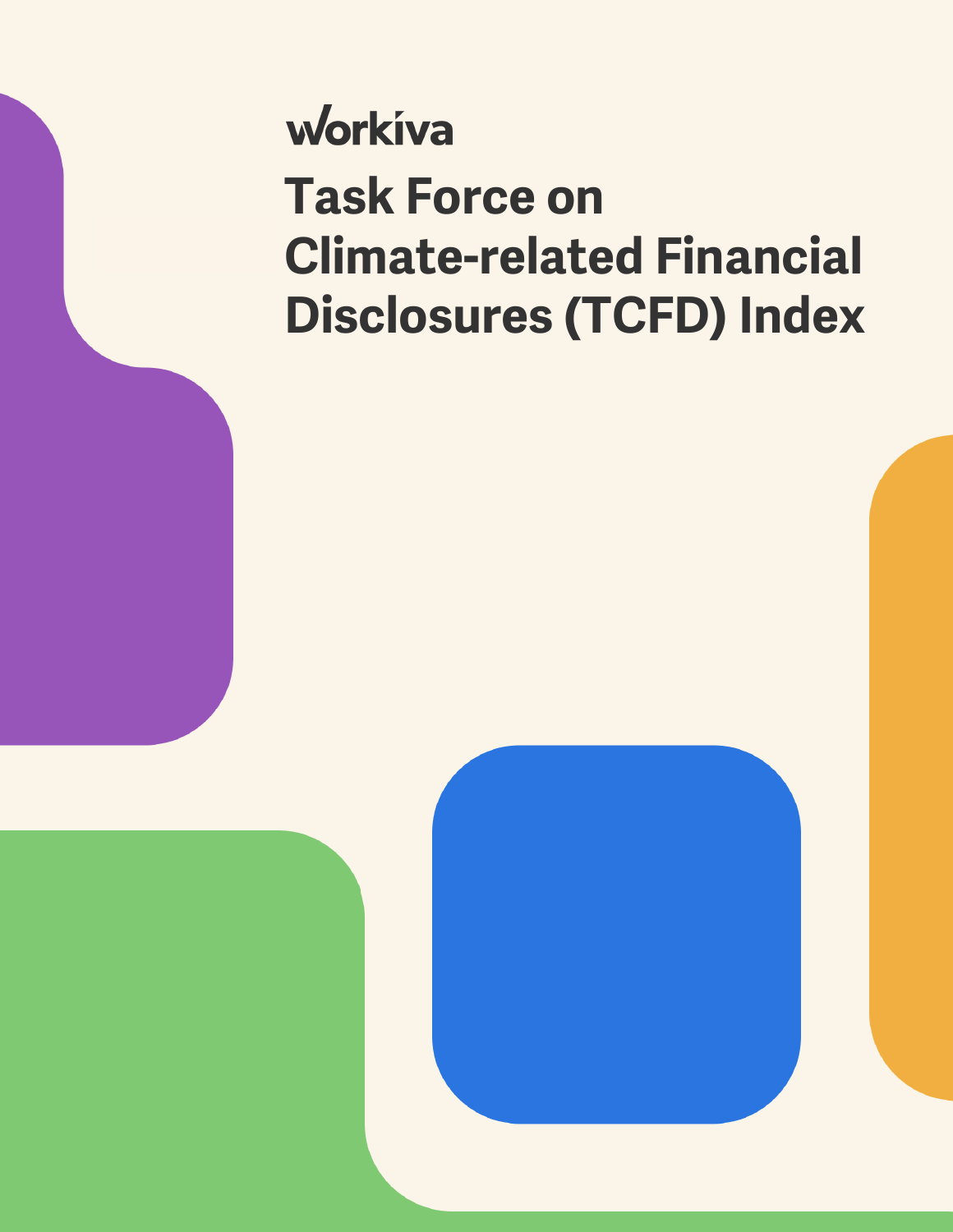## **Task Force on Climate-related Financial Disclosures Index**

Workiva has adopted the reporting recommendations set forth by the Task Force on Climate-related Financial Disclosures (TCFD) to communicate the evolving impacts of climate change on our business.

| <b>TCFD DISCLOSURE</b>                                                                                                                  | <b>REFERENCE</b>                                                                                                                                                                                                                                                                                                                                                                                                                                                                                                                                                                                                                                                                                                                                                                                                                                                                                                                                                                                                                                                                                                                                                                                                                                                                                                                                                                                                                                                                                                                                                                                                                                                                                                                                                                                                                                                                                                                                                                                                                                                                                                                                                                                                                                                                                                                                                                                                                                                        |
|-----------------------------------------------------------------------------------------------------------------------------------------|-------------------------------------------------------------------------------------------------------------------------------------------------------------------------------------------------------------------------------------------------------------------------------------------------------------------------------------------------------------------------------------------------------------------------------------------------------------------------------------------------------------------------------------------------------------------------------------------------------------------------------------------------------------------------------------------------------------------------------------------------------------------------------------------------------------------------------------------------------------------------------------------------------------------------------------------------------------------------------------------------------------------------------------------------------------------------------------------------------------------------------------------------------------------------------------------------------------------------------------------------------------------------------------------------------------------------------------------------------------------------------------------------------------------------------------------------------------------------------------------------------------------------------------------------------------------------------------------------------------------------------------------------------------------------------------------------------------------------------------------------------------------------------------------------------------------------------------------------------------------------------------------------------------------------------------------------------------------------------------------------------------------------------------------------------------------------------------------------------------------------------------------------------------------------------------------------------------------------------------------------------------------------------------------------------------------------------------------------------------------------------------------------------------------------------------------------------------------------|
| <b>GOVERNANCE</b>                                                                                                                       |                                                                                                                                                                                                                                                                                                                                                                                                                                                                                                                                                                                                                                                                                                                                                                                                                                                                                                                                                                                                                                                                                                                                                                                                                                                                                                                                                                                                                                                                                                                                                                                                                                                                                                                                                                                                                                                                                                                                                                                                                                                                                                                                                                                                                                                                                                                                                                                                                                                                         |
| a) Describe the board's oversight of<br>climate-related risks and opportunities.                                                        | 2021 ESG Executive Summary p. 4<br>Workiva's Board of Directors Nominating and Governance Committee provides<br>oversight on general environmental, social and governance (ESG) matters. The<br>ESG Task Force regularly communicates updates to the board on ESG topics.<br>Workiva has identified certain climate-related goals and targets, and will present<br>them to the Nominating and Governance Committee in 2022.                                                                                                                                                                                                                                                                                                                                                                                                                                                                                                                                                                                                                                                                                                                                                                                                                                                                                                                                                                                                                                                                                                                                                                                                                                                                                                                                                                                                                                                                                                                                                                                                                                                                                                                                                                                                                                                                                                                                                                                                                                             |
| b) Describe management's role in assessing<br>and managing climate-related risks and<br>opportunities.                                  | 2021 ESG Executive Summary p. 4<br>The Workiva ESG Task Force is comprised of executive level leadership as<br>appointed by the CEO. The task force meets on a monthly basis to discuss ESG<br>matters, including climate-related risk and opportunities. These updates are<br>communicated to the Board of Directors Nominating and Governance<br>Committee as matters arise. Workiva provides several ESG specific solutions to<br>help companies collect and report climate-related data in a transparent manner,<br>and is actively investigating new and innovative solutions to further promote<br>climate action. Additionally, Workiva is in the process of risk scenario workshops<br>to further understand our climate-risks, which will be brought to the Nominating<br>and Governance Committee in 2022.                                                                                                                                                                                                                                                                                                                                                                                                                                                                                                                                                                                                                                                                                                                                                                                                                                                                                                                                                                                                                                                                                                                                                                                                                                                                                                                                                                                                                                                                                                                                                                                                                                                    |
| <b>STRATEGY</b>                                                                                                                         |                                                                                                                                                                                                                                                                                                                                                                                                                                                                                                                                                                                                                                                                                                                                                                                                                                                                                                                                                                                                                                                                                                                                                                                                                                                                                                                                                                                                                                                                                                                                                                                                                                                                                                                                                                                                                                                                                                                                                                                                                                                                                                                                                                                                                                                                                                                                                                                                                                                                         |
| a) Describe the climate-related risks and<br>opportunities the organization has<br>identified over the short, medium, and long<br>term. | 2021 ESG Executive Summary p. 9<br>As a part of Workiva's climate-related scenario analysis process this year, it<br>considered the risks and opportunities stemming from climate change over the<br>short (0 – 3 years), medium (3 - 5 years), and long-term horizon (5 – 15 years). As a<br>global software-as-a-service company, Workiva's products do not exist in the<br>physical space which makes the company less prone to physical risk<br>manifestations over the short, medium and long-term. Workiva's corporate<br>headquarters is located in Ames, Iowa, where we lease approximately 120,000<br>square feet of office space. The company also leases office facilities in nine U.S.<br>cities located in Arizona, Colorado, the District of Columbia, Illinois, Montana,<br>New York, Pennsylvania, and South Carolina. Internationally, offices are leased in<br>Canada, the Netherlands, the United Kingdom, Germany, France, Hong Kong,<br>Australia, and Singapore. Workiva teams can work remotely, as proven through<br>experience during the COVID-19 pandemic, and Workiva views the risk of physical<br>impact to its locations to disrupt operations as minimal.<br>As it relates to transition risks and opportunities, Workiva is positioned well to<br>capitalize on the increasing expectation for environmental, social, and<br>governance (ESG) reporting. The Workiva platform streamlines the entire ESG<br>process from automating data collection, utilizing frameworks, and integrating<br>financial and non-financial data, including from disparate ESG sources. It enables<br>organizations to deliver high-quality disclosures to their most important<br>stakeholders by connecting information directly into sustainability reports,<br>surveys, statutory disclosures, annual reports, SEC filings, earnings call scripts,<br>and also enables XBRL tagging.<br>The Securities and Exchange Commission (SEC) has indicated their intent to<br>establish a rule for climate-related financial disclosures in 2022, which creates<br>short-term opportunity as Workiva customers assess the implications of the<br>required incorporation of ESG data on the financial statements and associated<br>disclosures. Workiva expects this opportunity to remain over the short, medium,<br>and long-term as clients implement processes needed to comply with this rule,<br>and other similar future rulemakings across the globe. |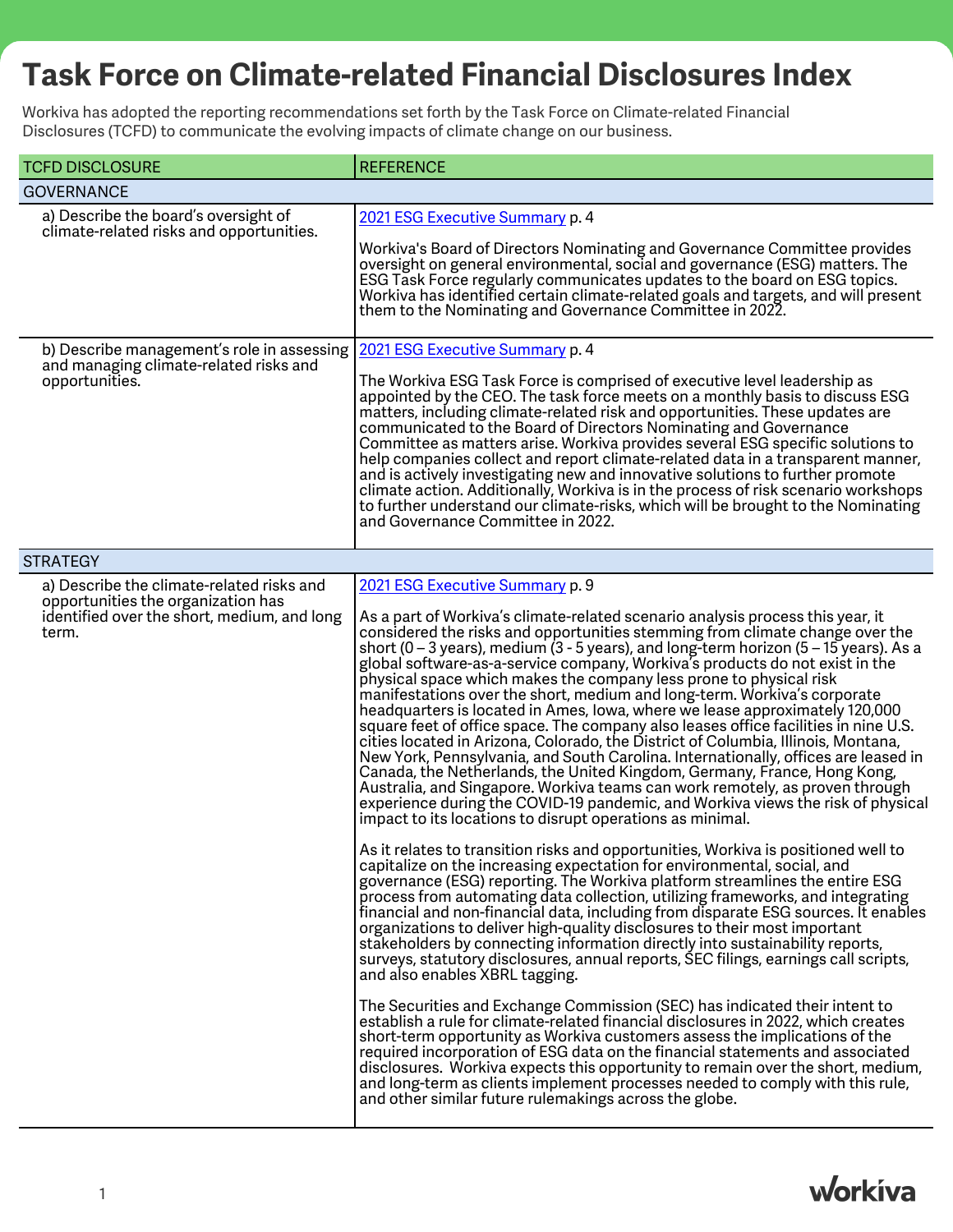| <b>TCFD DISCLOSURE</b>                                                                                                                                                | <b>REFERENCE</b>                                                                                                                                                                                                                                                                                                                                                                                                                                                                                                                                                                                                                                                                                                                                                                                                                                                                             |
|-----------------------------------------------------------------------------------------------------------------------------------------------------------------------|----------------------------------------------------------------------------------------------------------------------------------------------------------------------------------------------------------------------------------------------------------------------------------------------------------------------------------------------------------------------------------------------------------------------------------------------------------------------------------------------------------------------------------------------------------------------------------------------------------------------------------------------------------------------------------------------------------------------------------------------------------------------------------------------------------------------------------------------------------------------------------------------|
| STRATEGY (cont.)                                                                                                                                                      |                                                                                                                                                                                                                                                                                                                                                                                                                                                                                                                                                                                                                                                                                                                                                                                                                                                                                              |
| b) Describe the impact of climate-related<br>risks and opportunities on the<br>organization's businesses, strategy, and<br>financial planning.                        | Workiva is aware there are potential risks and issues related to climate change<br>and our business. These risks and opportunities have helped us inform our<br>strategies around a carbon reduction plan, renewable energy targets and<br>science-based targets for carbon reduction. To further inform our strategy and<br>planning, Workiva conducted a climate-related risk scenario analysis this year.<br>This exercise helped to validate many of the initiatives we have established both<br>on the operational and business sides of our company.                                                                                                                                                                                                                                                                                                                                   |
|                                                                                                                                                                       | After assessing climate-related risks and opportunities, exposures to physical<br>risk and increased cost of energy including carbon pricing does not appear<br>material nor does it impact strategy to a large extent. Climate-related transition<br>risks and opportunities have been incorporated into our strategy and business<br>planning. Workiva sees significant opportunity as ESG reporting becomes more<br>prevalent across the globe. Workiva has already started investing in initiatives<br>that seeks to take advantage of these opportunities through greater innovation<br>and product design.                                                                                                                                                                                                                                                                             |
|                                                                                                                                                                       | Innovation is a core value to Workiva, and we believe that there is significant<br>opportunity for our products and services to create additional value for the<br>markets impacted by climate change. The Workiva platform and its ESG solution<br>helps organizations capture, manage, and organize financial and non-financial<br>data that must be reported to agencies and shareholders. Workiva continues to<br>invest in our ESG solution to further enhance features and functionality to better<br>serve all companies, customers, communities, and governments, emerging or<br>established, to perform transparent and accurate ESG reporting.                                                                                                                                                                                                                                     |
| c) Describe the resilience of the<br>organization's strategy, taking into<br>consideration different climate-related<br>scenarios, including a 2°C or lower scenario. | As part of our assessment of the resilience of Workiva's strategy to climate<br>change, Workiva undertook its first climate-related scenario analysis exercise<br>this year. Based on the risks and opportunities assessment, Workiva focused on a<br>transition risk scenario for this first exercise where global warming is limited to<br>1.5°C above pre-industrial levels. The selected scenario also aligns to Workiva's<br>1.5°C carbon reduction target with the Science Based Target Initiative.                                                                                                                                                                                                                                                                                                                                                                                    |
|                                                                                                                                                                       | Workiva leveraged a workshop approach bringing in the key leaders across the<br>organization, including the business as well as internal functional groups. This<br>cross-functional team was provided information prior to the workshop related to<br>Workiva's current environmental and climate change related initiatives, selected<br>scenario features and example questions to consider in preparation for the<br>roundtable discussion. The Workshop was held and facilitated by Workiva's ESG<br>team at Workiva's ESG Task Force meeting where there was a robust discussion<br>related to the implications of the selected scenario on Workiva's business,<br>strategy, operations and reputation. This was formally documented, synthesized<br>for the purposes of this TCFD report and will be shared with Workiva's Board of<br>Directors Nominating and Governance Committee. |
|                                                                                                                                                                       | To build the scenario, Workiva reviewed common climate scenarios developed by<br>the Intergovernmental Panel for Climate Change (IPCC) and Network for<br>Greening the Financial System (NGFS). Features were selected from the relevant<br>IPCC scenarios to craft a future environment that targets transition risks and<br>opportunities that may be impactful to Workiva's business and operations. This<br>included an assessment of the policy, technological, and market dynamics of a<br>1.5°C future. The key assumptions incorporated to describe the scenario<br>attributes were a high-level path for a carbon tax, the institution of mandatory<br>disclosures, a swift shift toward renewable energy from fossil fuel generation - all<br>of which contributed to limiting global warming to 1.5°C above pre-industrial<br>levels.                                             |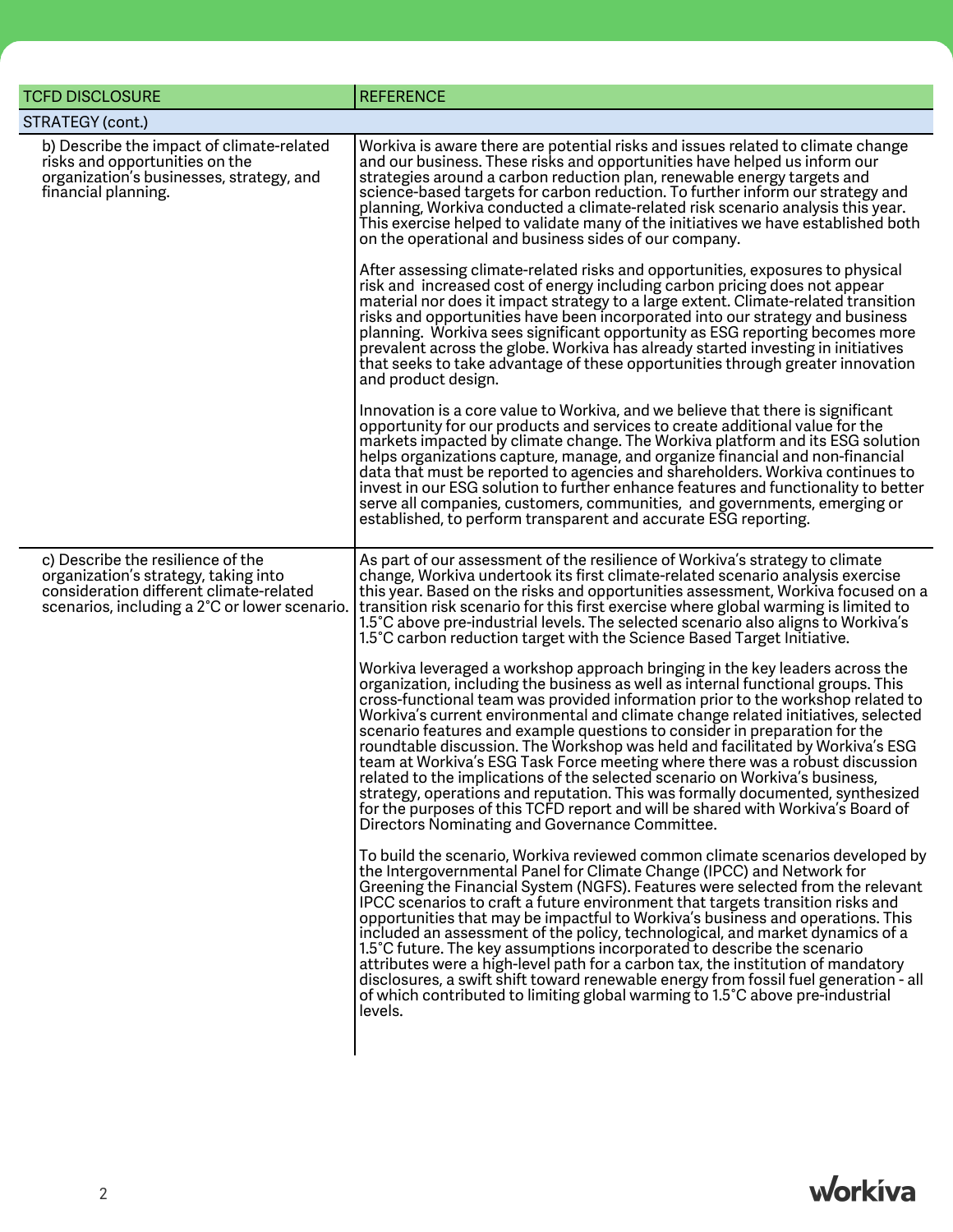| <b>TCFD DISCLOSURE</b>                                                                                                                                            | <b>REFERENCE</b>                                                                                                                                                                                                                                                                                                                                                                                                                                                                                                                                                                                                                                                                                                                                                                                                                                                                                                                                                                                                    |
|-------------------------------------------------------------------------------------------------------------------------------------------------------------------|---------------------------------------------------------------------------------------------------------------------------------------------------------------------------------------------------------------------------------------------------------------------------------------------------------------------------------------------------------------------------------------------------------------------------------------------------------------------------------------------------------------------------------------------------------------------------------------------------------------------------------------------------------------------------------------------------------------------------------------------------------------------------------------------------------------------------------------------------------------------------------------------------------------------------------------------------------------------------------------------------------------------|
| STRATEGY (cont.)                                                                                                                                                  |                                                                                                                                                                                                                                                                                                                                                                                                                                                                                                                                                                                                                                                                                                                                                                                                                                                                                                                                                                                                                     |
|                                                                                                                                                                   | The workshop participants highlighted Workiva's relatively small Scope 1 and<br>Scope 2 emissions profile. A large source of emissions stems from data centers<br>contained within Scope 3, where Workiva is reliant on its data center providers to<br>continue their transition to renewable energy. This is an area Workiva actively<br>monitors and existing strategies for carbon reduction incorporates these<br>factors. Workiva envisions that in this transition scenario, achievement of<br>targets would be further enabled by the global push for renewable energy.<br>Workiva feels well positioned to capitalize on the opportunities presented from<br>increased disclosure requirements within this scenario, a strategy in place for<br>several years.<br>This initial scenario analysis process enabled Workiva to refine the process,<br>educate teams, and assess Workiva's overall strategy in context of an unknown<br>climate-future, namely a 1.5°C scenario.                               |
|                                                                                                                                                                   |                                                                                                                                                                                                                                                                                                                                                                                                                                                                                                                                                                                                                                                                                                                                                                                                                                                                                                                                                                                                                     |
| <b>RISK MANAGEMENT</b>                                                                                                                                            |                                                                                                                                                                                                                                                                                                                                                                                                                                                                                                                                                                                                                                                                                                                                                                                                                                                                                                                                                                                                                     |
| a) Describe the organization's processes for<br>identifying and assessing climate-related<br>risks.                                                               | 2021 ESG Executive Summary p. 9                                                                                                                                                                                                                                                                                                                                                                                                                                                                                                                                                                                                                                                                                                                                                                                                                                                                                                                                                                                     |
|                                                                                                                                                                   | Initial ESG risks were identified through an ESG specific materiality assessment.<br>Workiva's ESG materiality assessment is grounded in stakeholder engagement,<br>taking into consideration the perspectives of employees, customers, and<br>industry peers to identify risks to the business. Internal and external stakeholder<br>interviews are held to gather insights on key topics. Key topics were then<br>narrowed down based on reporting standards and frameworks, disclosure<br>expectations for the technology industry, and topics most prominently disclosed<br>by industry peers. Key topics and risks were then reviewed with the ESG Task<br>Force, and ultimately communicated up to the Board of Directors Nominating<br>and Governance Committee. Workiva will begin the process of creating an<br>Enterprise Risk Management Process in 2022. Additionally, Workiva completed<br>climate-related risk scenario analysis to better understand material risks for the<br>business to consider. |
| b) Describe the organization's processes for                                                                                                                      | 2021 ESG Executive Summary p. 9                                                                                                                                                                                                                                                                                                                                                                                                                                                                                                                                                                                                                                                                                                                                                                                                                                                                                                                                                                                     |
| managing climate-related risks.                                                                                                                                   | Workiva will begin the process to formalize the Enterprise Risk Management<br>process in 2022, which will include assembling an Enterprise Risk Management<br>committee, developing a documented risk appetite and strategy, and identifying<br>a variety of risks and assessing the same on a regular basis. Workiva is currently<br>in the process of climate-related risk scenario analysis to identify material risks<br>for the business to consider, but have already taken action to implement a<br>supplier code of conduct to promote environmental protection along our value<br>chain.                                                                                                                                                                                                                                                                                                                                                                                                                   |
| c) Describe how processes for identifying,<br>assessing, and managing climate-related<br>risks are integrated into the organization's<br>overall risk management. | On an annual basis, members of executive management prepare a heat map with<br>the significant risks to the company identified and assigned likelihood and<br>consequence. The heat map is reviewed by the Audit Committee where<br>conversation is held around the process and results. Workiva will begin the<br>process to formalize the Enterprise Risk Management process in 2022, which will<br>include assembling an Enterprise Risk Management committee, developing a<br>documented risk appetite and strategy, and identifying a variety of risks and<br>assessing the same on a regular basis.<br>Although the heat map does not currently include identified climate-related risks,<br>it does not mean that these have not been considered by the members of<br>executive management during this process. However, a documented process will<br>aid in determining the inclusion of climate-related risks, as well as other risks                                                                      |
|                                                                                                                                                                   | that are considered by participants.                                                                                                                                                                                                                                                                                                                                                                                                                                                                                                                                                                                                                                                                                                                                                                                                                                                                                                                                                                                |